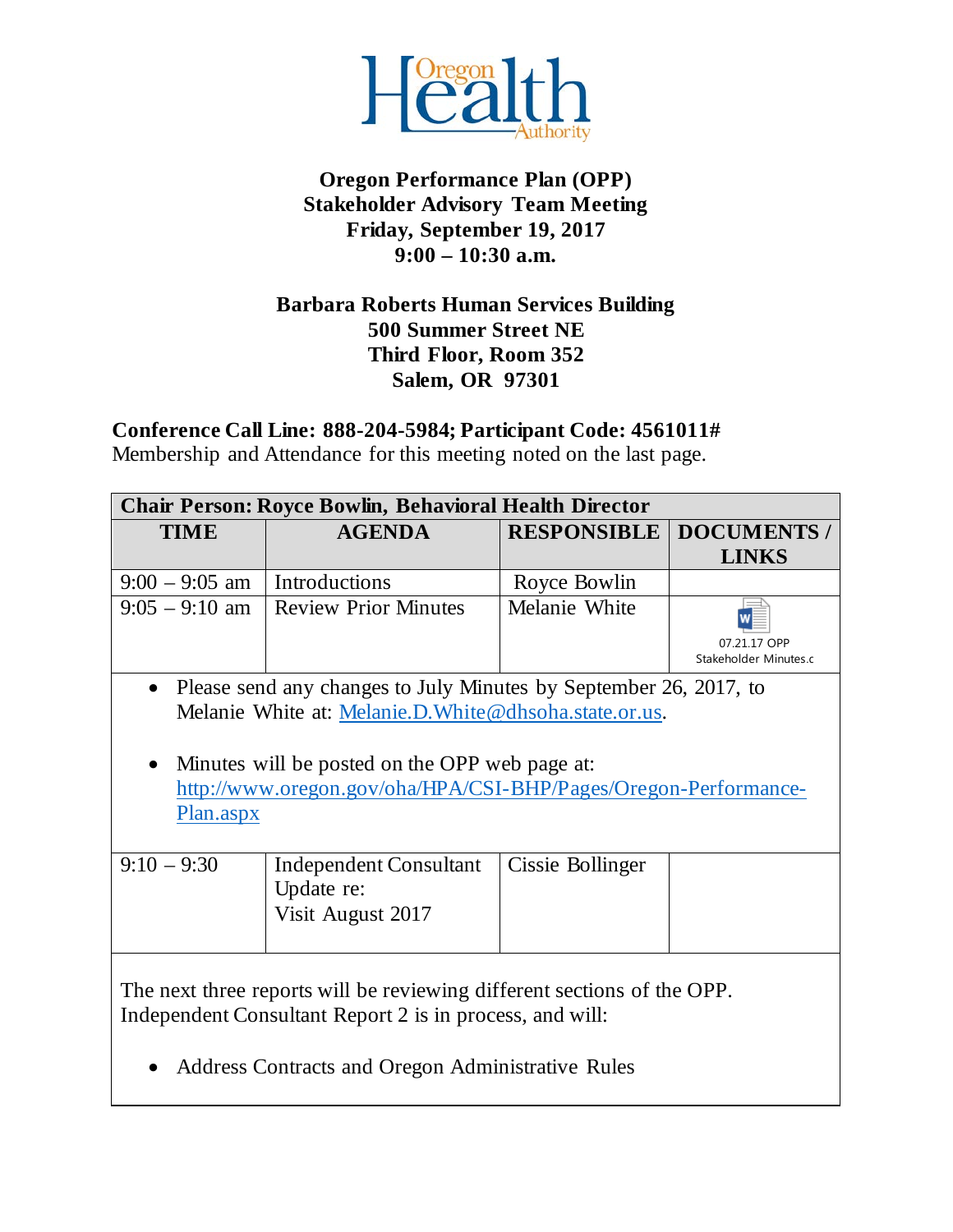Independent Consultant Reports 3, 4, and 5 will (in each report):

- Assess compliance for a portion the 10 components of the OPP plus Section E, QI
	- o The next report, #3, will address:
		- Oregon State Hospital
		- **Assertive Community Treatment**
		- **Peer-Delivered Services**
		- Supported Employment
- Provide a deeper dive into the data and issues/challenges

| $9:30 - 9:50$<br><b>Implementation Plan</b><br>Requirements and<br>Strategies:<br>Supported Employment | Mike Morris | PDF<br>SE Requirements and<br>Strategies 07.11.17.pc |
|--------------------------------------------------------------------------------------------------------|-------------|------------------------------------------------------|
|--------------------------------------------------------------------------------------------------------|-------------|------------------------------------------------------|

• Reviewed Requirements and Strategies document for SE

The Individual Placement Support (IPS) program that was initiated in the metro area and then later expanded when it changed to Supported Employment (SE). The SE fidelity requirements are in line with the IPS model. In order to bill SE to Medicaid, you need to have met the fidelity requirements.

| $9:50 - 10:20$ | Implementation Plan<br>Requirements and<br>Strategies:<br>Peer Delivered Services | Mike Morris | PDF<br>PDS Requirements<br>and Strategies 07.11.1 |
|----------------|-----------------------------------------------------------------------------------|-------------|---------------------------------------------------|
|----------------|-----------------------------------------------------------------------------------|-------------|---------------------------------------------------|

• Reviewed Requirements and Strategies document for PDS

• Discussed the details of PDS data and how it is captured.

o OHA is using Medicaid data as a proxy for all PDS in Oregon.

Q: On the 7-day follow-up in the data report (row 23), the target and baseline is Is this for all of the year? This data is rolling, correct? Is it all of the data for the entire state? Re: CCO incentive metric will be hard to meet (79%).

A: It is for the prior twelve months ending that quarter. We need to look at it and get back to you, and is all the data for the entire state. I want to make sure the methodology is the same for the incentive metric as is for what we are reporting.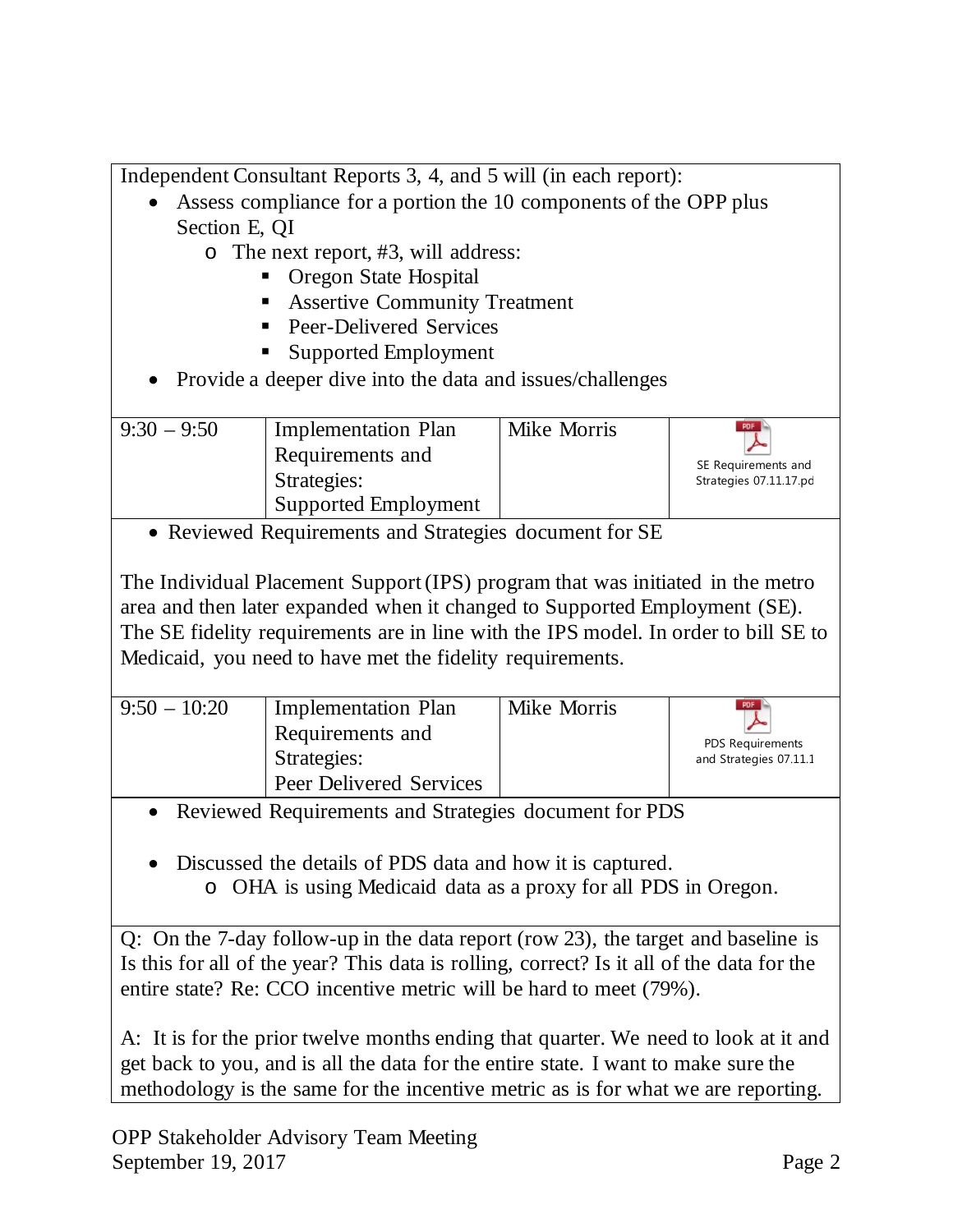One thing it could be is the population. The people we are counting in the OPP are individuals with SPMI, which is a sub-population of what might be counted in CCO metrics.

# **Other**

## BHC/OPP

Q: How do you hope the Behavioral Health Collaborative and the OPP would support each other?

A: Discussed some of the recommendations of the BHC and how those align/coordinate with the OPP. The BHC's recommendations are higher level; the OPP strategies will contribute to fulfilling the BHC recommendations.

# ED

ED utilization could be increasing due to the fact that Portland police are taking more individuals to the hospital instead of jail. We will continue to analyze the data and report about this at the next meeting.

Q: On the 7-day follow-up in the data report (row 23), the target and baseline is Is this for all of the year? This data is rolling, correct? Is it all of the data for the entire state? Re: CCO incentive metric will be hard to meet (79%).

A: It is for the prior twelve months ending that quarter. We need to look at it and get back to you, and is all the data for the entire state. I want to make sure the methodology is the same for the incentive metric as is for what we are reporting. One thing it could be is the population. The people we are counting in the OPP are individuals with SPMI, which is a sub-population of what might be counted in CCO metrics.

## PDS

Q: Questions/Discussion regarding possible language for the CCO contract and capturing non-Medicaid data for PDS.

A: Thanks to advocacy from folks like Kevin, peer delivered services are in the forefront, and services that we are responsible for administering are a focus for the legislature. There is a lot of support moving forward. I encourage those interested to bring this information to the PDS Core Team coordinated by Shawn Clark in HSD. Cissie will also reach out to Shawn and provide context, and let her know there was a discussion in this meeting.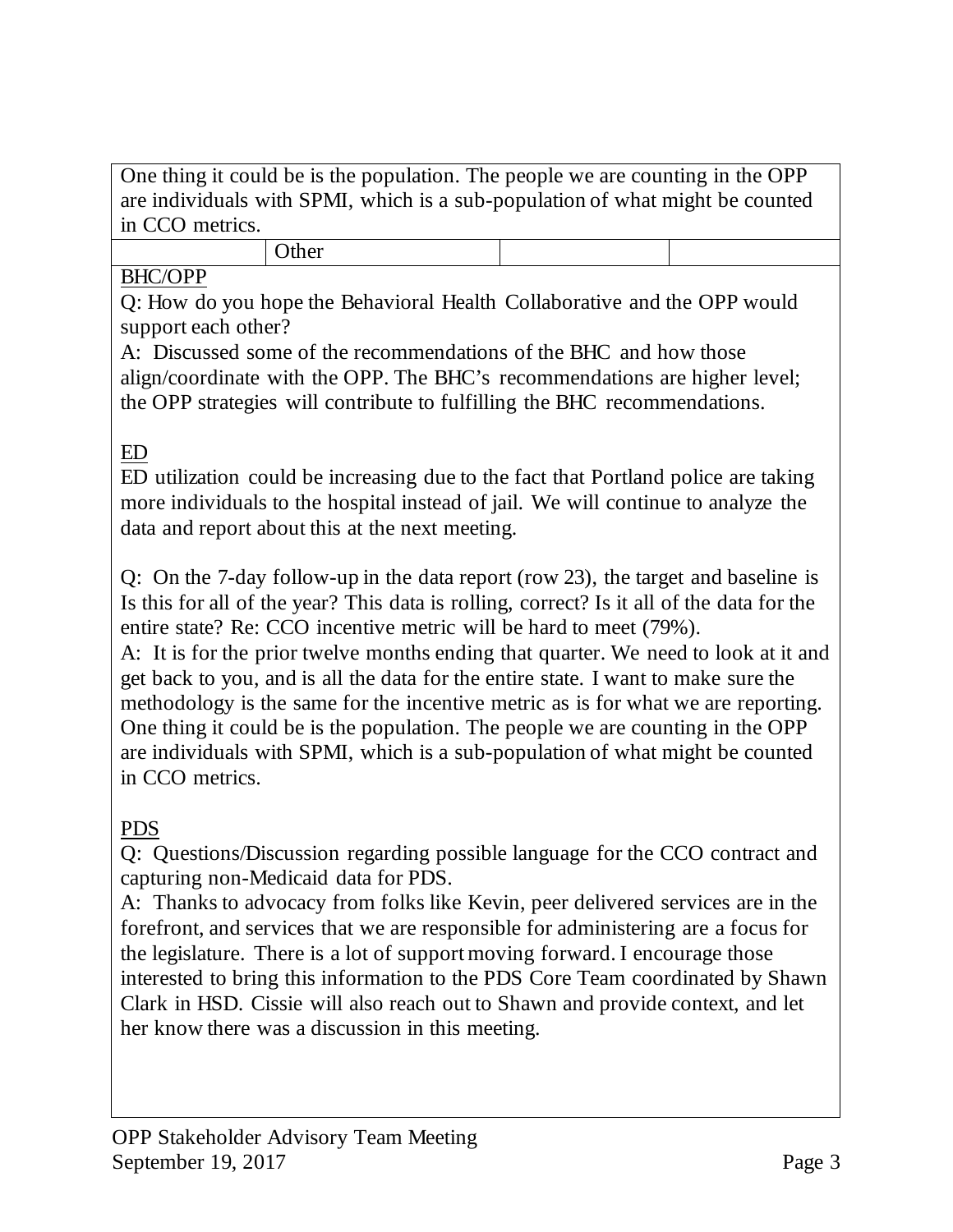### Investment Funding

OHA is doing some work internally and then we will be doing some work with partners on specifics. There was a 20.1 million dollars given to OHA from the legislature from tobacco tax revenue. Of that 20.1 million, 10-15 million dollars are to be used for crisis and supported housing in support of the OPP. We will keep this group apprised of the direction that goes and how we are being strategic with those dollars. We will need approximately 2.1 million according to the last calculation just to bring current subsidies up to where we can make them competitive enough to get them into apartments.

### Civil Commitment Statutes

Discussion regarding Civil Commitment Statutes and workgroup chaired by Judge Wolke. Mike Morris and Cherryl Ramirez are both on this work group and will keep this group informed.

| $10:20 - 10:30$ | Next Meeting:<br>November 20, 2017 | Melanie White | PDF<br><b>OPP Meeting</b><br>Dates.pdf |
|-----------------|------------------------------------|---------------|----------------------------------------|
|-----------------|------------------------------------|---------------|----------------------------------------|

| <b>Oregon Performance Plan (OPP)</b>        |                            |                                           |
|---------------------------------------------|----------------------------|-------------------------------------------|
| <b>Stakeholder Advisory Team Membership</b> |                            |                                           |
|                                             | <b>NAME</b>                | <b>AFFILIATION</b>                        |
| $\boldsymbol{\mathrm{X}}$                   | Royce Bowlin               | Oregon Health Authority                   |
| $X_{\mathcal{C}}$                           | Mike Morris                | Oregon Health Authority                   |
| $X_{\mathcal{E}}$                           | Cissie Bollinger           | Oregon Health Authority                   |
| X                                           | <b>Rick Wilcox</b>         | Oregon Health Authority                   |
| $\rm X$                                     | Chris Norman               | Oregon Health Authority                   |
| $X_{\mathcal{E}}$                           | Melanie White              | <b>Oregon Health Authority</b>            |
| $X_{\mathcal{E}}$                           | Pam Hyde (Guest)           | <b>Independent Consultant</b>             |
| X                                           | <b>Bruce Abel/Designee</b> | <b>Trillium Family Services</b>           |
| $X_{\mathcal{E}}$                           | <b>Chris Bouneff</b>       | National Alliance on Mental Illness       |
|                                             |                            | (NAMI Oregon)                             |
|                                             | Kristin Burke              | <b>Washington County Mental Health</b>    |
|                                             |                            | Services                                  |
| $X_{\mathcal{E}}$                           | DeAnn Carr                 | <b>Deschutes County Mental/Behavioral</b> |
|                                             |                            | Health                                    |